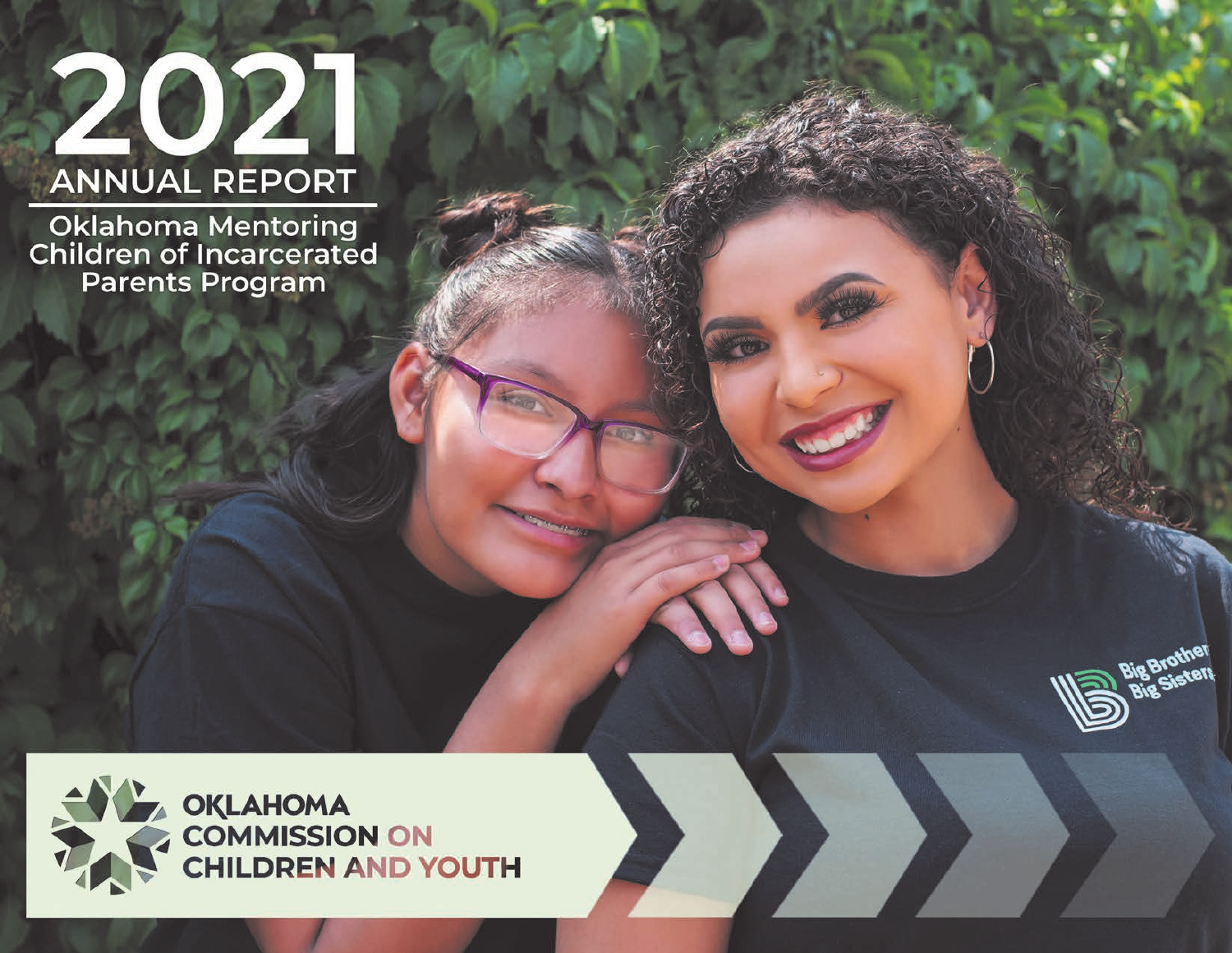## Table of **Contents**

| Children of Incarcerated Parents Initiative                         | 2 |
|---------------------------------------------------------------------|---|
| Oklahoma Mentoring Children of Incarcerated Parents Program         | 2 |
| The Problem                                                         | 2 |
| Adverse Childhood Experiences (ACEs)                                | 3 |
| Mentoring to Combat the Impact of ACEs                              | 3 |
| Big Brothers Big Sisters Mission                                    | 4 |
| <b>BBBSOK Match Costs Include</b>                                   | 4 |
| Impact of OCCY Funding on BBBSOK                                    | 4 |
| Meet Real Oklahomans: Sam, John and Annie                           | 5 |
| Outcome Data Survey Results for OCCY-Funded Matches                 | 6 |
| Outcome Data for OCCY-Funded Matches                                | 6 |
| OCCY-Funded BBBSOK Match Lengths                                    | 7 |
| OCCY-Funded Big Brothers Big Sisters of Oklahoma Match Demographics | 8 |
| We Have More Work to do                                             | 9 |
| The Journey Ahead                                                   | 9 |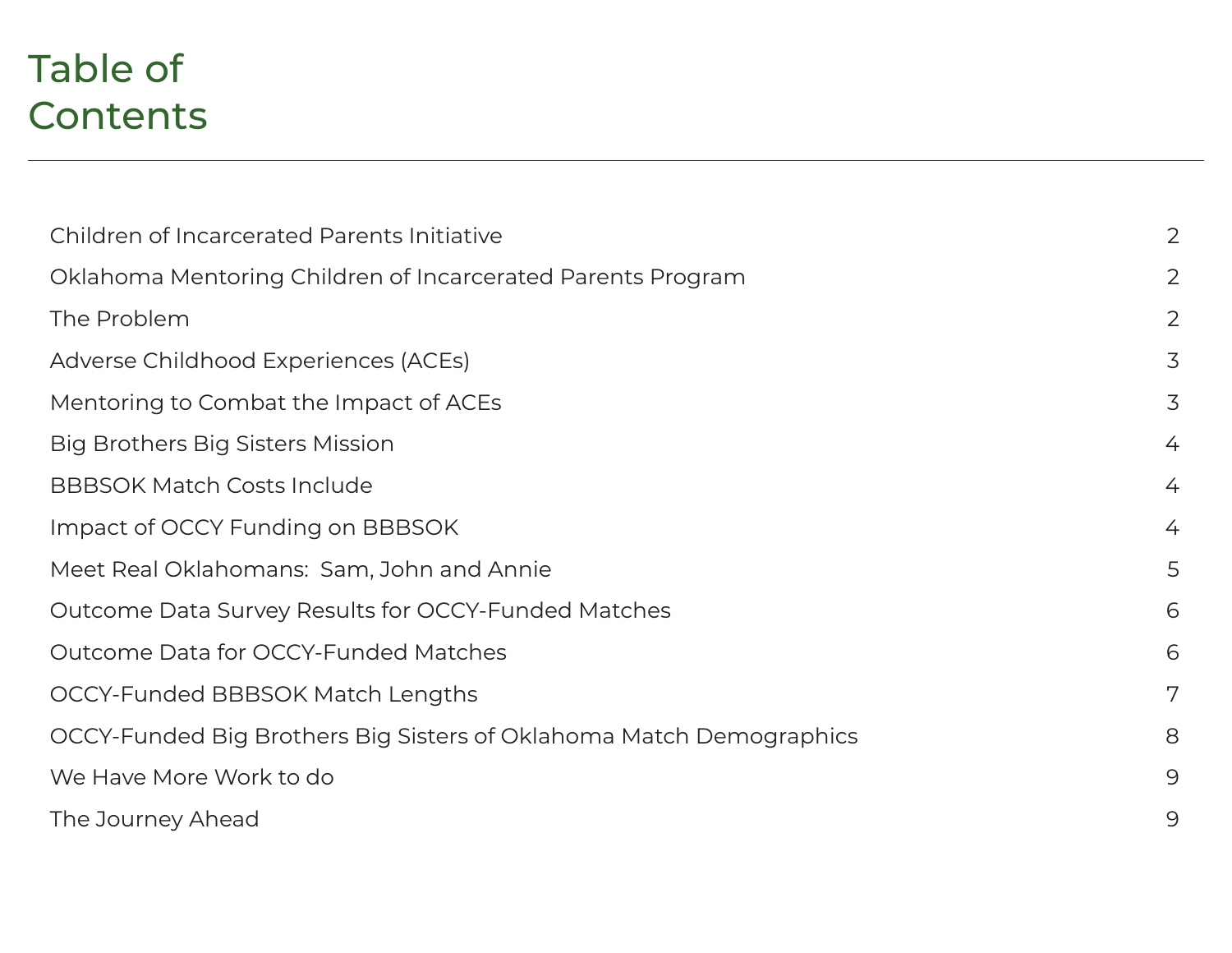### Oklahoma Mentoring Children of Incarcerated Parents Program

Fiscal Year 2021 Annual Report

*Every child is born with great potential. But faced with adversity, the trajectory of life finds a less desirable path. A mentor empowers a child to realize their biggest possible future. To achieve goals once believed out of reach. To ignite their full potential.* |<br>|<br>|<br>|<br>|<br>|<br>|<br>|<br>|<br><br>|<br><br><br>|

*- Big Brothers Big Sisters of Oklahoma*

### **Children of Incarcerated Parents Initiative**

The Oklahoma Commission on Children and Youth (OCCY) is dedicated to serving and improving the lives of Children of Incarcerated Parents (CIP) through strategic partnerships, joint planning, and service coordination efforts with stakeholders from across the state. OCCY continues to work toward meaningful engagement with individuals and families with lived CIP experience to better inform and create lasting systemic change. Recent OCCY and partner CIP initiatives and activities include the development of an educational toolkit, a doctoral research fellowship program, professional continuing education, a statewide CIP Advisory Committee, and funding for the Oklahoma Mentoring Children of Incarcerated Parents Program.

#### **Oklahoma Mentoring Children of Incarcerated Parents Program**

In accordance with Title 10A 2-10-101 and Title 10A 2-10-102, OCCY is charged to annually issue a request for proposal to establish one-to-one mentoring for children whose parents are incarcerated or youth who are at risk of be-

coming involved in the juvenile justice system. Entities eligible to submit applications to administer the program are limited to non-profit organizations.

OCCY awarded Big Brothers Big Sisters of Oklahoma (BBBSOK) \$55,000 to provide oneto-one mentoring to children of incarcerated parents for state fiscal year 2021 (FY2021). The OCCY award allowed BBBSOK to provide (or match) 54 children with a personal adult mentor who was committed to meeting with them on a consistent and regular basis for at least one year. OCCY has supported BBBSOK since state fiscal year 2015. Since that time, BBBSOK has served more than 2,900 matches. A total of 234 matches have been supported by the OCCY funding in the last 6 years. These mentors have changed the trajectory of these children's lives.

### **The Problem**

Oklahoma has one of the highest incarceration rates of any democracy in the *world*, affecting thousands of our youth. Many children will be left with caregivers who see them as a burden and are certainly not trained to help a child cope with crisis. More than one in 10 Oklaho-

ma children (11%) have experienced parental incarceration during their childhood. Without positive intervention, many of these children will be incarcerated themselves.<sup>ii</sup> Last year, 40% of the children in the BBBSOK program had a parent who was currently or previously incarcerated.

OCCY and BBBSOK recognize that while all children are born with equal potential, they do not always have equal opportunity. Too many children, and disproportionately children of color, are struggling with generational poverty, limited academic opportunities, familial incarceration, violence, and a lack of access to successful adults who can serve as role models.

This confluence of risk, at home and in the community, has resulted in poor academic achievement, high drop-out rates, and increased involvement in the juvenile justice system. BBBSOK's strategic and operating plans are rooted in a commitment to serving today's disadvantaged children and youth. BBBSOK has an intentional focus to leverage evidence-based practices (science and data) to bring the best possible resources to children and youth most impacted by adversity.

<sup>i</sup> Prison Policy Initiative. States of Incarceration: The Global Context 2018. Retrieved from https://www.prisonpolicy.org/global/2018.html "Children who had a parent who was ever incarcerated: KIDS COUNT Data Center. (n.d.). Retrieved from https://datacenter.kidscount.org/<br>data/tables/9688-children-who-had-a-parent-who-was-ever-incarcerated?loc=38&loct=2#deta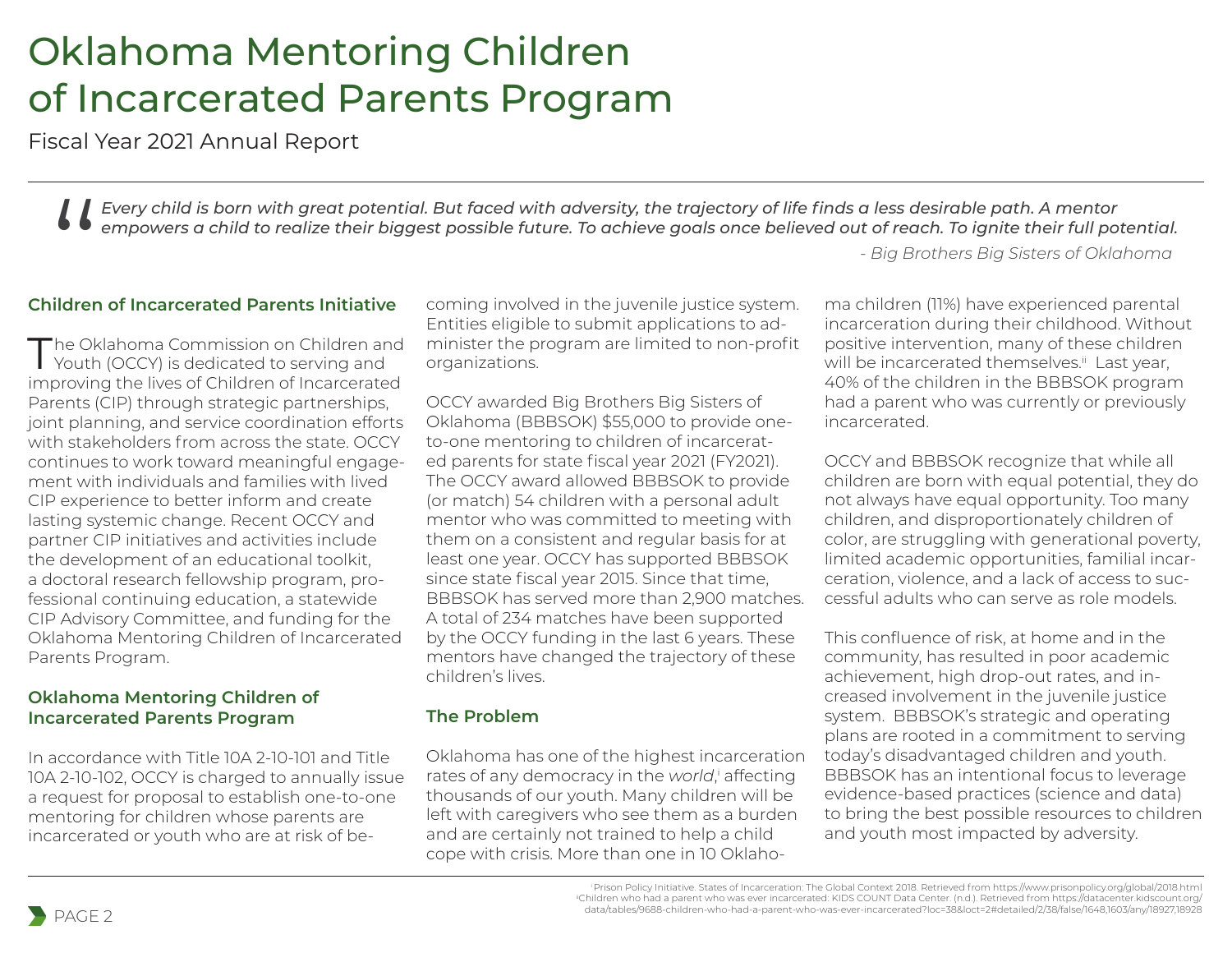#### **Adverse Childhood Experiences (ACEs)**

Adverse Childhood Experiences (ACEs) are categorized into three groups: abuse (emotional, physical, and sexual), neglect (emotional and physical), and household challenges (incarcerated parent, mother treated violently, substance abuse or mental illness in the household or parental separation or divorce). Exposure to ACEs can cause prolonged toxic stress, which can lead to a higher risk of learning and behavioral issues, obesity, heart disease, alcoholism, and drug use.iii

Other dysfunction in the home can generate trauma for a child, like food insecurity, parental separation, physical abuse, addiction, and emotional neglect. These ACEs change the architecture of a child's brain, impacting their decision-making, schoolwork, and future health outcomes. ACEs have been linked to risky behaviors, chronic health conditions, low potential, and early death.

The percent of Oklahoma children impacted by ACEs is higher than the national average, with nearly one in five of Oklahoma children under the age of 17 saying "yes" to at least two of the questions below.<sup>iv</sup> All children in the BBBSOK program, that are supported by OCCY funds, answered 'yes' to question 10 'Did a household member go to prison'.

#### **Mentoring to Combat the Impact of ACEs**

Researchers at Harvard posed the question, "When confronted with the fallout of childhood trauma, why do some children adapt and overcome, while others bear lifelong scars that flatten their potential?" The answers point to mentorship: "Every child who winds up doing well has had at least one stable and committed relationship with a supportive adult." The Centers for Disease Control and Prevention specifically name the Big Brothers Big Sisters mentoring program as a service that counteracts the effects of Adverse Childhood Experiences.<sup>iv</sup>

#### **Take the ACE Test**

- 1. Did a parent or other adult in the household often or very often: Swear at you? Insult you? Put you down or humiliate you? Act in a way that made you afraid that you might be physically hurt?
- 2. Did a parent or other adult in the household often or very often: push, grab, slap, or throw something at you? Ever hit you so hard that you had marks or were injured?
- 3. Did an adult or person at least 5 years older than you ever: Touch or fondle you? Have you touch their body in a sexual way? Attempt or actually have oral, anal, or vaginal intercourse with you?
- 4. Did you often or very often feel that no one in your family loved you or thought you were important or special? Did you often or very often feel that your family didn't look out for each other, feel close to each other, or support each other?
- 5. Did you often or very often feel that: you didn't have enough to eat? Had to wear dirty clothes? Had no one to protect you? Your parents were too drunk or high to take care of you or take you to the doctor if you needed it?
- 6. Were your parents ever separated or divorced?
- 7. Was your mother or stepmother often or very often pushed, grabbed, slapped, or had something thrown at her? Sometimes, often, or very often, kicked, bitten, hit with a fist, or hit with something hard? Ever repeatedly hit over a minimum of a few minutes or threatened with a gun or knife?
- 8. Did you live with anyone who was a problem drinker or alcoholic, or who used street drugs?
- 9. Was a household member depressed or mentally ill? Did a household member attempt suicide?
- 10. Did a household member go to prison?

iii American Academy of Pediatrics. Adverse Childhood Experiences and the Lifelong Consequences of Trauma. (2014) Retrieved from https://www.aap.org/en-us/documents/ttb\_aces\_consequences.pdf iv America's Health Rankings United Health Foundation. Adverse Childhood Experiences. (2021) Retrieved from https://www.americashealthrankings.org/explore/annual/measure/ACEs\_8/state/OK

v "The Science of Resilience." Harvard Graduate School of Education. Retrieved from https://www.gse.harvard.edu/news/uk/15/03/science-resilience

<sup>°</sup> The Science or resilience. Harvard oraculate school or equaculon. Retrieved from nitps://www.gse.narvard.edu/newsylv/hylospacence-resilience. (2019) Retrieved from https://www.cdc.gov/violenceprevention/pdf/preventingA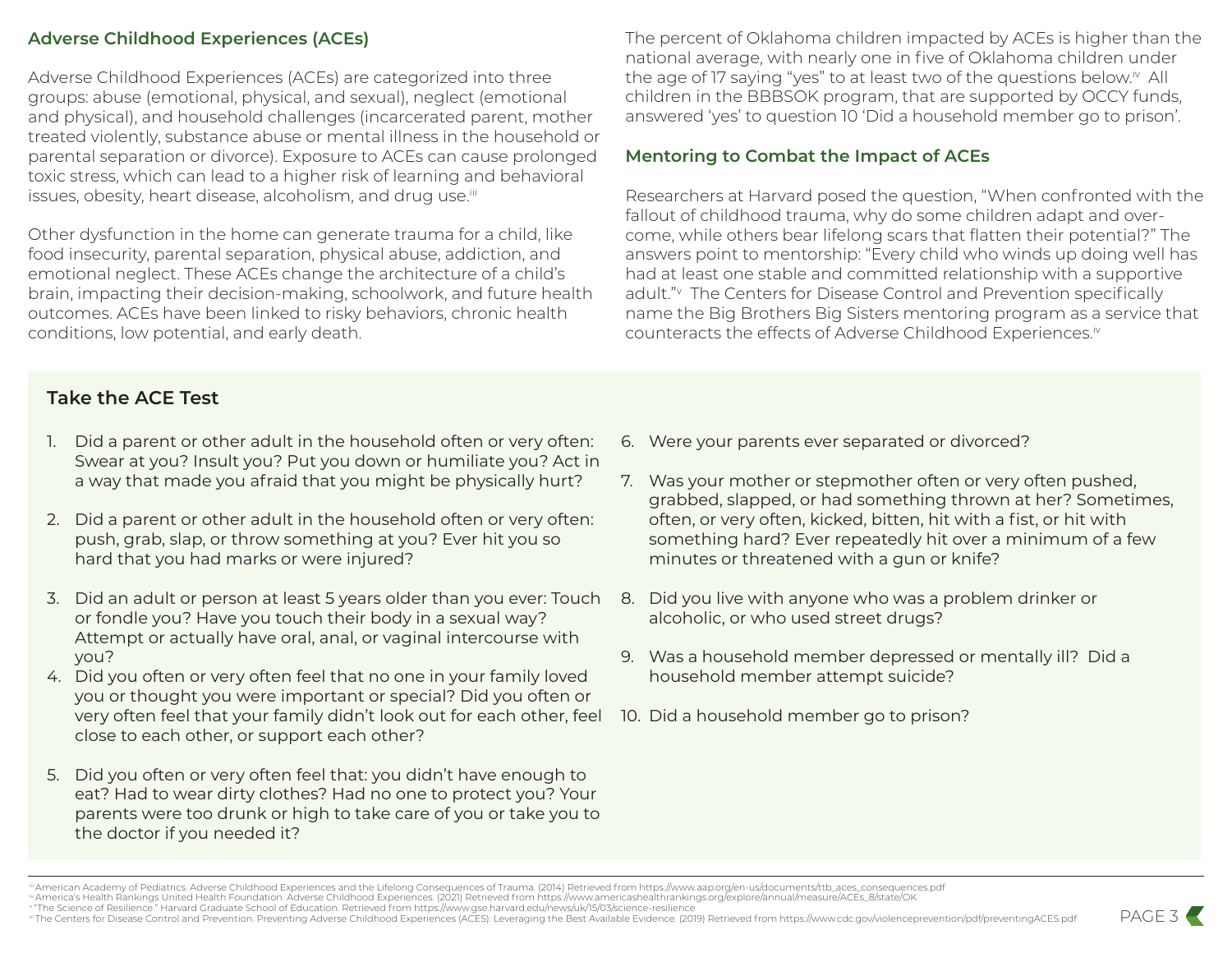

#### **Big Brothers Big Sisters Mission**

The mission of BBBSOK is to create and support one-to-one mentoring relationships that ignite the power and promise of youth. The goal of Big Brothers Big Sisters has remained the same for over a century: to match one caring, stable, and positive adult role model with one at-risk or highrisk child. Matches are made based on common interests and personalities, child needs, and volunteer abilities. BBBSOK requires at least one year of involvement in the program. BBBSOK offers children one of the greatest protective forces in their development: a nurturing adult who cares enough to build a relationship with them, encouraging trust and resilience.

#### **BBBSOK Match Costs Include**

• In-person or video interviews with volunteer, child, and their parent/guardian

- Extensive background checks for volunteers
- Staff salary for client assessments, match profiling, match introduction, and monthly match support conversations

#### **Impact of OCCY Funding on BBBSOK**

Funding from OCCY has allowed BBBSOK staff to recruit dedicated volunteer mentors, fully vet potential volunteer mentors to ensure all child safety standards are met, match these mentors with children of incarcerated parents, and provide monthly match support to all parties in the match to ensure Bigs and Littles build strong relationships, and the Littles achieve positive outcomes. BBBSOK professional staff often help Bigs find resources needed to help Littles, overcome questionable behaviors by the parent/guardian, and encourage new activities.

#### **How a Match is Made at BBBSOK**

**Inquiry**

**Likes, Interests & Preferences**

**In-Person Interview**

**Approval**

**Profiled for Compatibility**

**Match Introduction**

**Monthly Call with BBBSOK Staff**

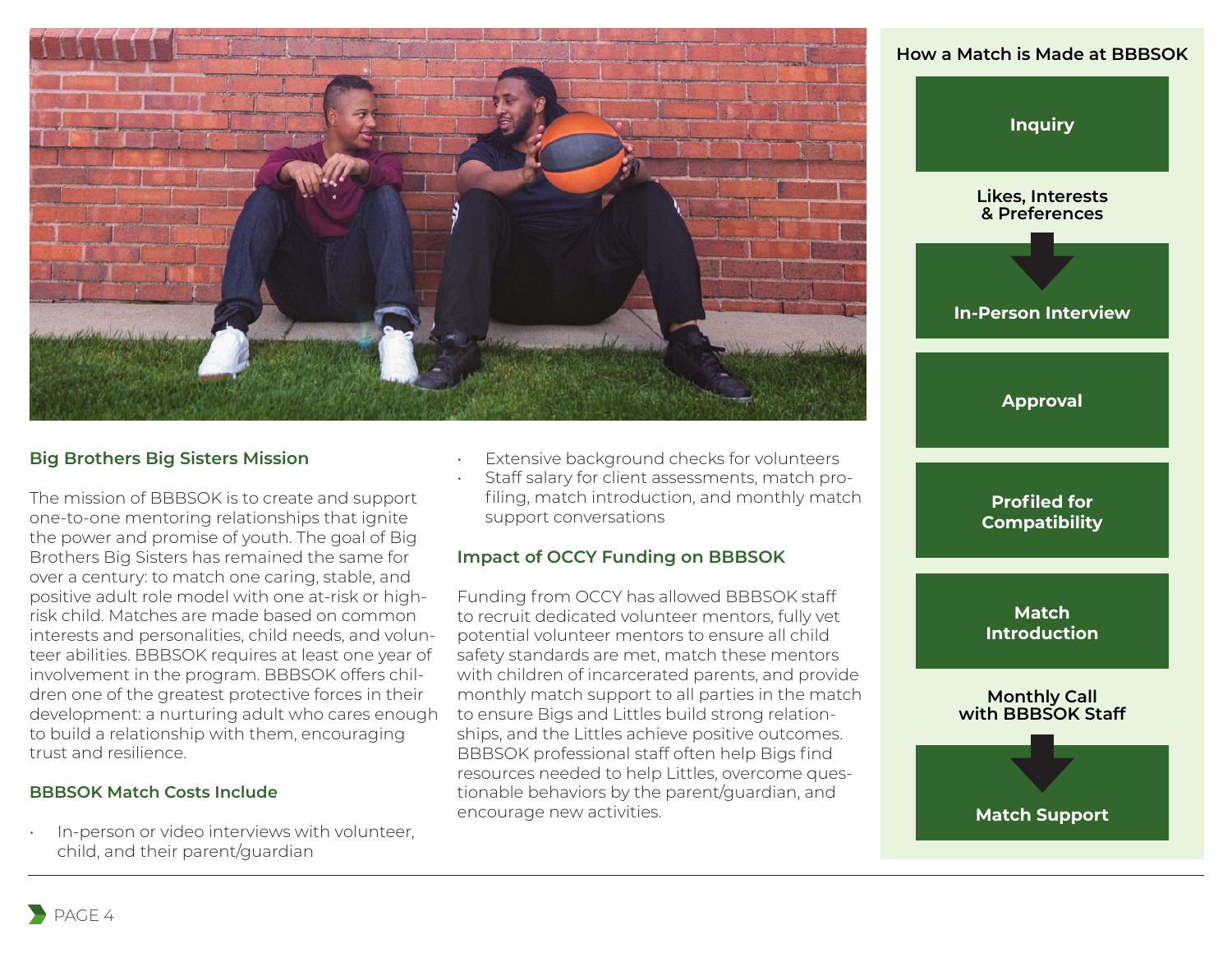### Meet Real **Oklahomans**

Sam, John and Annie

*She wanted Sam to have something that she could not give him on her own — a positive and reliable male role model.* 

One of BBBSOK's longest running matches supported by OCCY funding is between Little Brother Sam and his Big Couple, John, She wanted Sam to have something that she could not give<br>
him on her own — a positive and reliable male role model.<br>  $\bigcirc$  ne of BBBSOK's longest running matches supported by OCCY<br>
and Annie. Sam's mother, Michelle, enrol his father was serving time in prison. Sam's father has a history of drug use and was violent toward Sam's mother, which ultimately led to their divorce. With Michelle being the sole breadwinner in the family, she had to take on several jobs to care for Sam and his younger sister. Michelle is a hard-working and dedicated parent, but like many who take on the role of primary guardian, it can be extremely taxing. She wanted Sam to have something that she could not give him on her own—a positive and reliable male role model.

Unfortunately, like many of the Little Brothers in the program, Sam found himself waiting for a Big Brother for a very long time. The need for adult male mentors is so high in Oklahoma communities, that BBBSOK has over 330 waiting Little Brothers enrolled in its program. Nearly half of those are children have an incarcerated parent. The only thing standing in the way of BBBSOK matching those boys with a mentor is recruiting the qualified volunteers for the job.

Luckily, BBBSOK finally found the right match for Sam and he is one of the fortunate Littles who gained two Bigs as part of a Couples Match. Michelle and BBBSOK staff thought that Sam could benefit from having a male role model in his life, as well as seeing what a strong and healthy relationship and partnership can look like. Sam and his Big Couple have been paired for over a year now. John, Annie, and the BBBSOK program have been a grounding force for Sam. Throughout their match, John and Annie have helped Sam navigate his father's release from prison and his unstable housing. His Bigs have supported him throughout all Sam's life changes since their match.

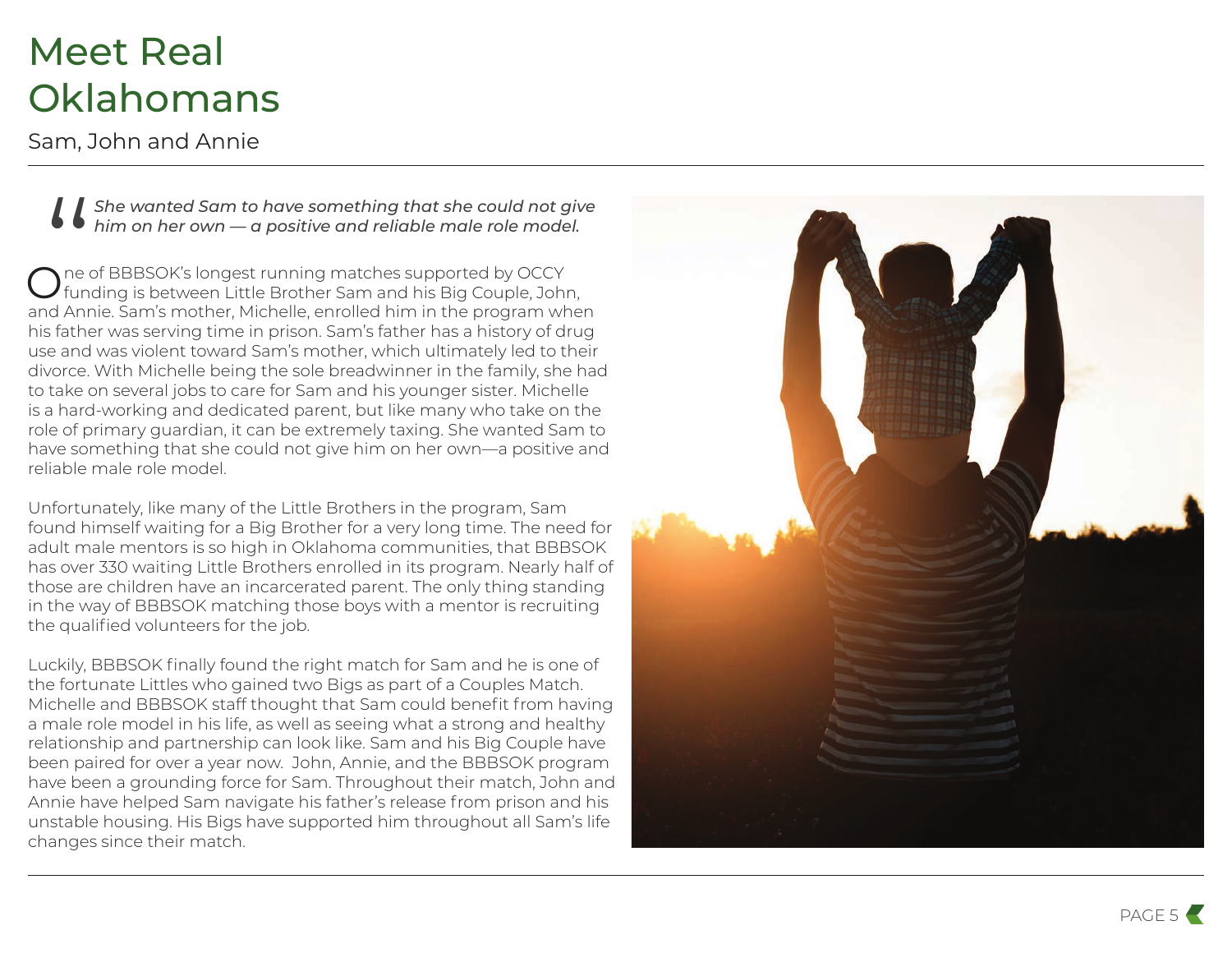#### **Outcome Data Survey Results for OCCY-Funded Matches**



#### **Outcome Data for OCCY-Funded Matches**

Through singular moments of positive impact, BBBSOK Littles overcome shyness and self-doubt, build trusting relationships with peers, and improve their academic performance. Instruments developed by Big Brothers Big Sisters of America are utilized to

monitor program effectiveness. These instruments include surveys that monitor the strength of a relationship between a Big and Little, measuring outcomes like connectedness, safety, the importance of the match relationship, and the child's feelings about his or her volunteer Big. Other performance outcome measurement tools are administered in a pretest/post-test format and given at

the initial match introduction and annually at the match anniversary. These evaluation tools work as a direct measurement of academics, relationships, and risky behavior. BBBSOK staff assess the child's positive outcomes through their survey responses.

In addition to these annual evaluation tools, BBBSOK program specialists collect anecdotal data

from the Big, Little, and parent/ guardian through regularly scheduled match support conversations (performed monthly for matches that have been together for under a year and quarterly for matches that have been together for over a year). Staff are trained to evaluate and monitor these conversations so that they can assist in ways that lead to the match's longevity.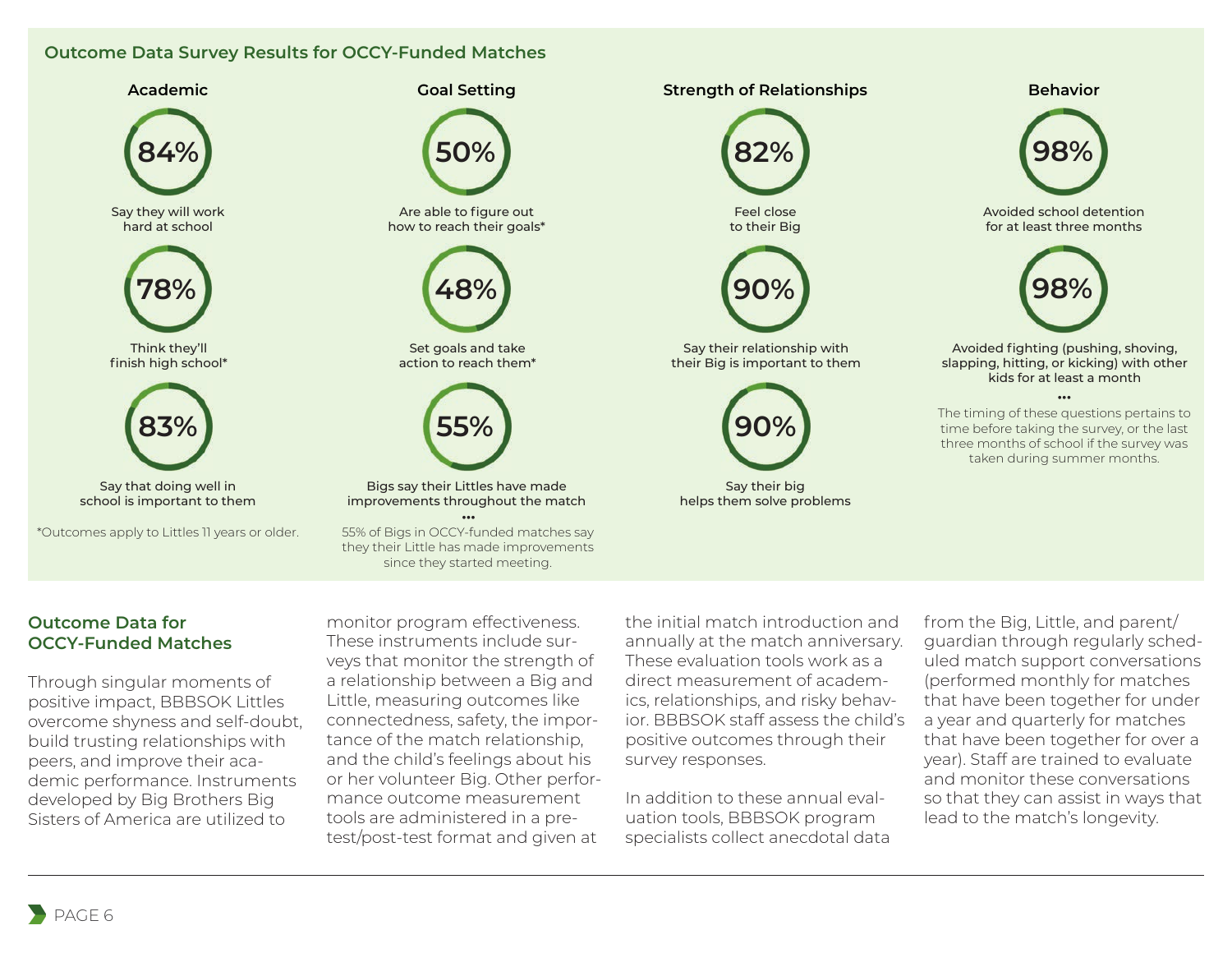

Right now, there are 9 million kid not have the support of a positive<br>
late to help us change this statist<br>
OCCY-Funded BBBSOK Match Lengths *Right now, there are 9 million kids in our country growing up without a mentor. That means that 1 out of every 3 young people do not have the support of a positive caring adult outside of their family. They lack the support many of us relied on. But it is not too late to help us change this statistic.*

*- Big Brothers Big Sisters of Oklahoma*

Since 2015, OCCY has funded 234 one-on-one youth mentorships and is still supporting matches from the inaugural OCCY grant in that year. A closed match does not equal a failed match. A match may close because the Little ages out of the BBBSOK program or because the Big moves out of the area. Often these relationships continue in some way that positively impacts the youth.

- The average match length for OCCY funded matches was 19 months.
- 61% of the matches made it beyond their one-year match anniversary.
- 27% of the matches made it to their two-year match anniversary.
- 32% of the closures were due to the volunteer or child moving.
- 3% of the closures were due to the Little aging out of the BBBSOK program.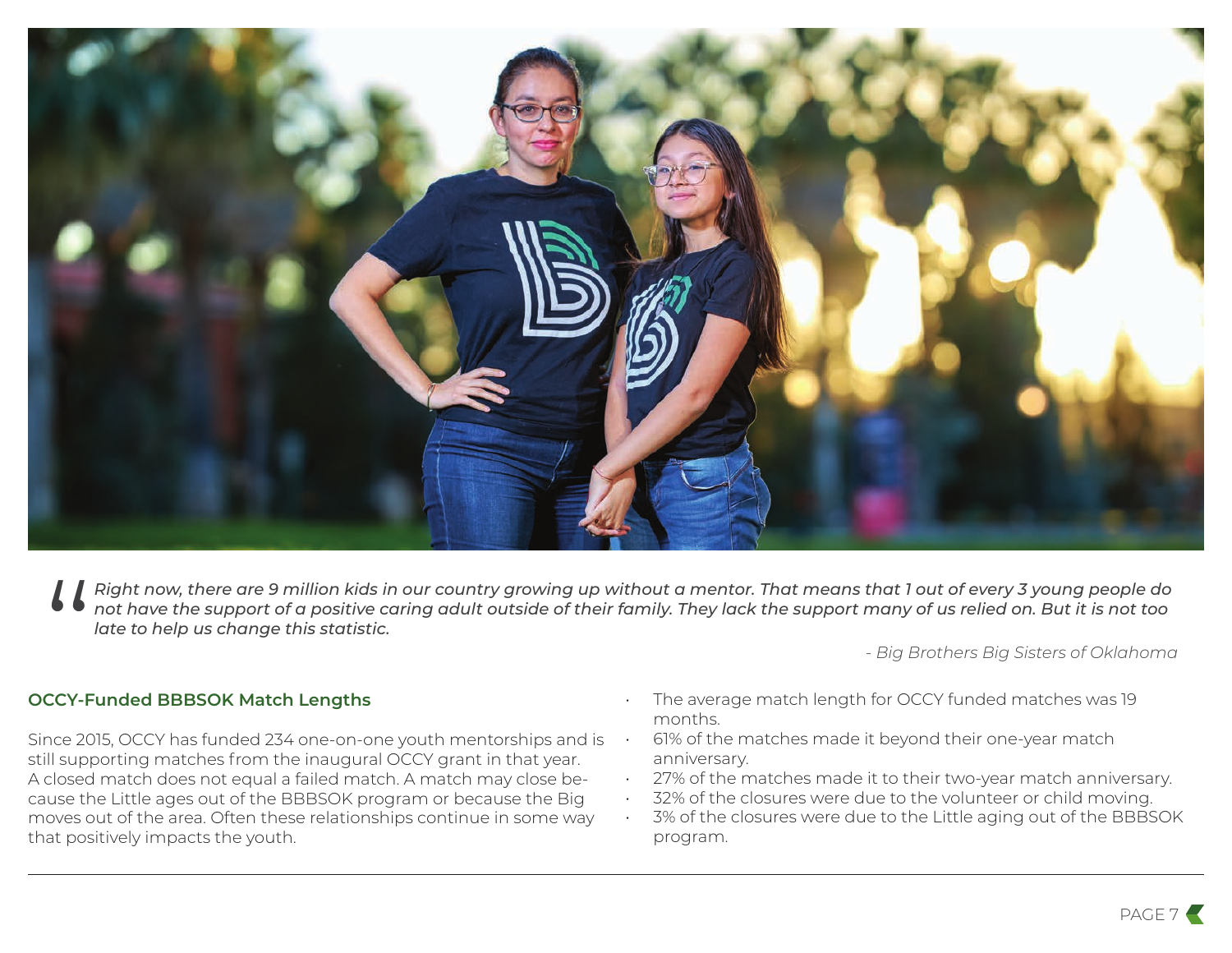### OCCY-Funded Big Brothers Big Sisters of Oklahoma Match Demographics



Washington

4%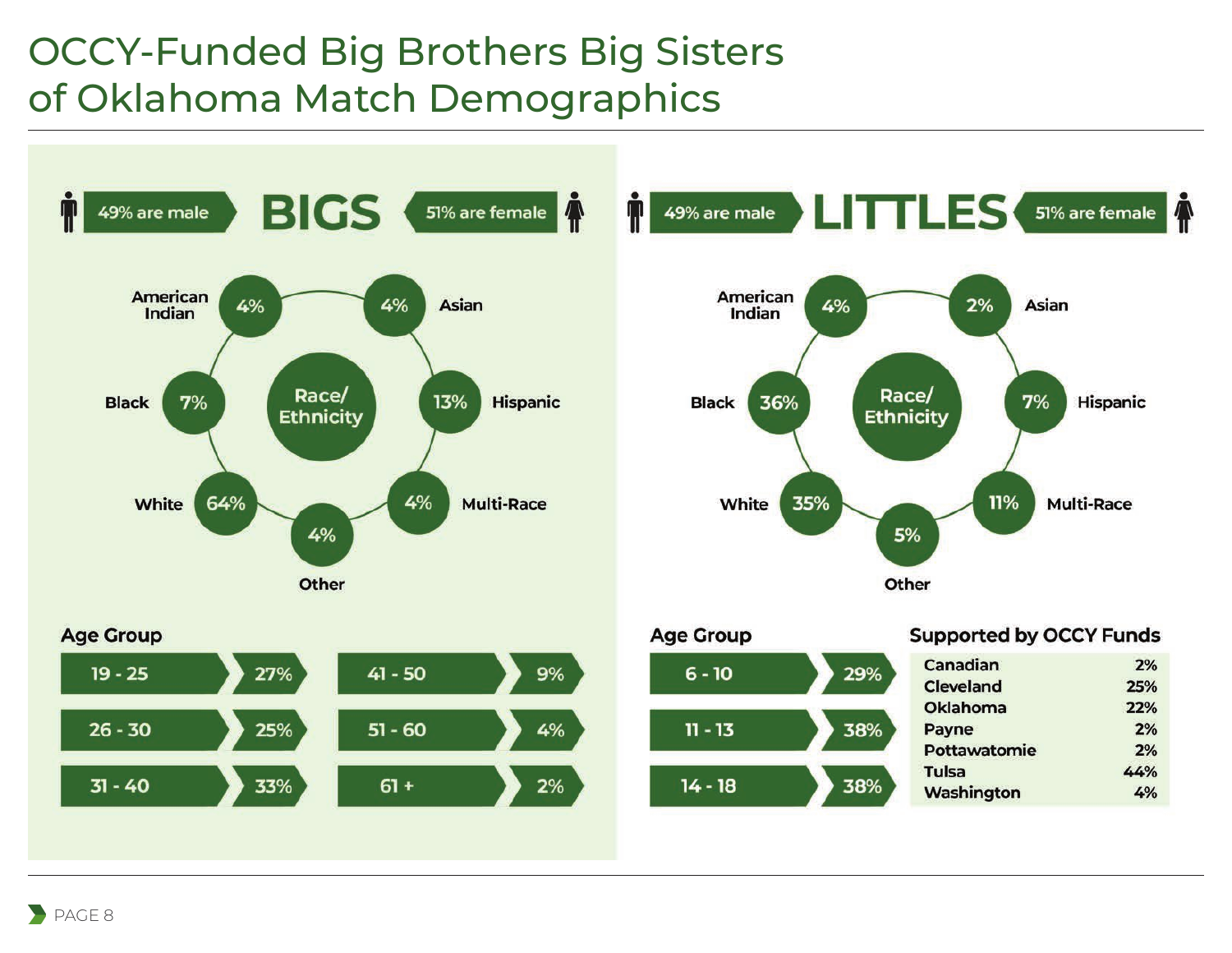### We Have More Work to Do

*Today, there are over 160 children with incarcerated parents on the BBBSOK waiting list. With Oklahoma's incarceration rate, more children are constantly joining the list to be matched with their own mentor.*

*- Big Brothers Big Sisters of Oklahoma*

With funding from OCCY, BBBSOK has made a positive impact on hundreds of lives in Oklahoma, but the work is far from over. Today, Today, there are over 160 children with incarcerated parents on the BBBSOK waiting list. With Oklahoma's incarceration<br>
rate, more children are constantly joining the list to be matched with their own mentor.<br>
"Big Brother are constantly joining the list to be matched with their own mentor. BBBSOK would be able to match every one of those children today if it were not for two major obstacles — funding and volunteers.

#### **The Journey Ahead**

OCCY is driven to support mentoring programs throughout the state by facilitating innovative public and private partnerships. Within the agency's Children of Incarcerated Parents program, future efforts include the expansion of its doctoral student research program, fatherhood initiatives to address inter-generational incarceration, the development of a statewide mentoring training program and emphasizing the inclusion of parent voice (and those with lived experiences) within statewide policy and program development. A path to success also includes increased funding to the Oklahoma Mentoring Children of Incarcerated Parents Program.

#### **We're Here to Help**



Danielle Dill, Program Manager OCCY Office of Planning and Coordination Danielle.Dill@occy.ok.gov (405) 606-4900



Melissa Ramirez, Chief Executive Officer Big Brothers Big Sisters of Oklahoma Melissa.Ramirez@bbbsok.org (918) 579-6402